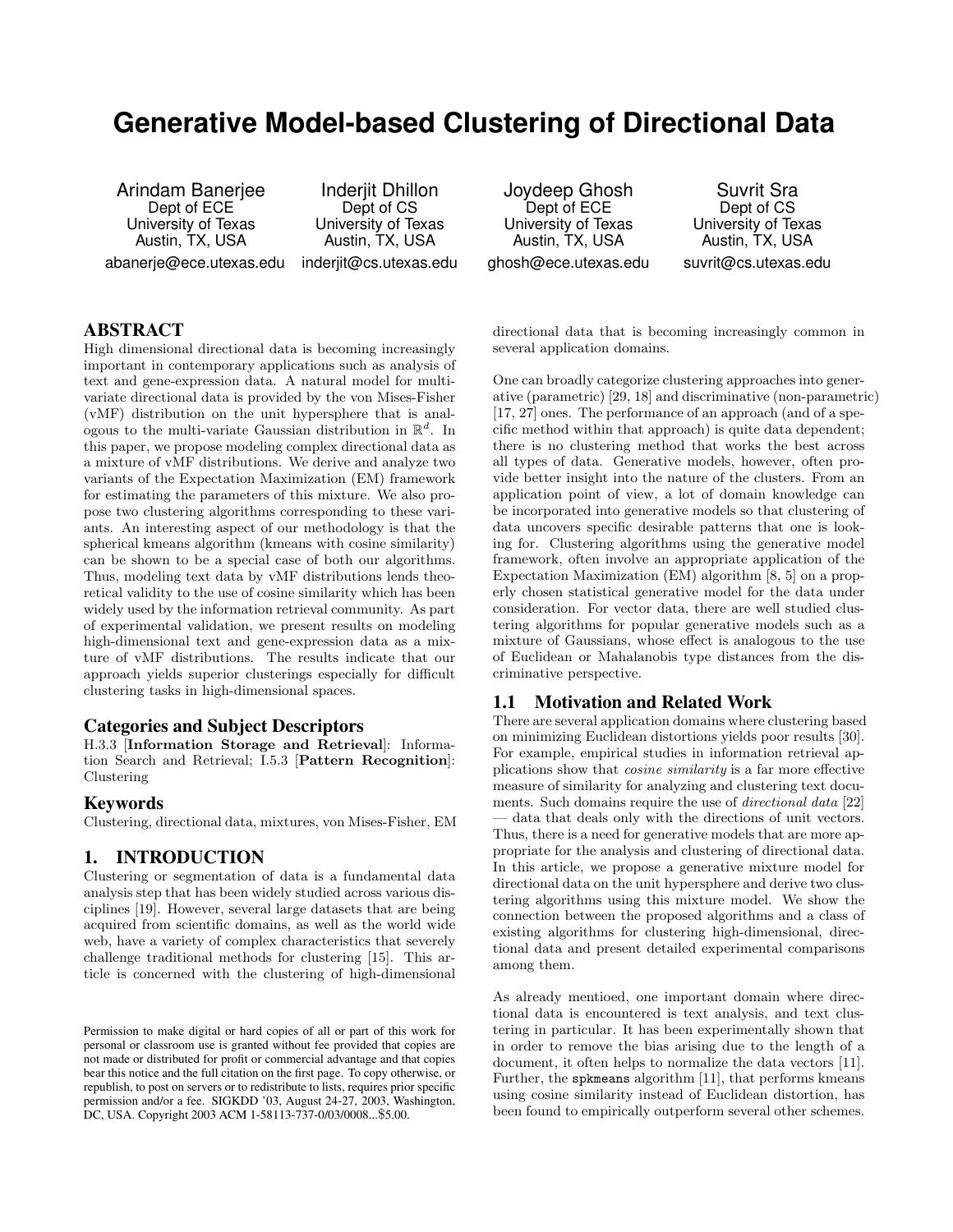There are quite a few other domains such as bioinformatics [13], collaborative filtering [26] etc., in which directional data is encountered. A similarity measure that has been found to be useful in these domains is the Pearson correlation coefficient. Given  $\mathbf{x}, \mathbf{y} \in \mathbb{R}^d$ , the Pearson product moment correlation between them is given by  $\rho(\mathbf{x}, \mathbf{y}) =$  $\frac{\sum_{i=1}^{d} (x_i - \bar{x})(y_i - \bar{y})}{\sqrt{\sum_{i=1}^{d} (x_i - \bar{x})^2} \times \sqrt{\sum_{i=1}^{d} (y_i - \bar{y})^2}}$ , where  $\bar{x} = \frac{1}{d} \sum_{i=1}^{d} x_i$ ,  $\bar{y} =$  $\frac{1}{d} \sum_{i=1}^{d} y_i$ . Considering the mapping  $\mathbf{x} \mapsto \tilde{\mathbf{x}}$  such that  $\tilde{x}_i =$  $\frac{x_i-\bar{x}}{\sqrt{\sum_{i=1}^d (x_i-\bar{x})^2}}$ , we have  $\rho(\mathbf{x}, \mathbf{y}) = \tilde{\mathbf{x}}^T \tilde{\mathbf{y}}$ . Further,  $\|\tilde{\mathbf{x}}\|_2 = 1$ . Thus, the Pearson correlation is exactly the cosine similarity between  $\tilde{\mathbf{x}}$  and  $\tilde{\mathbf{y}}$  Hence, analysis and clustering of data using Pearson correlations is essentially a clustering problem for directional data.

The application domains described above share another characteristic, namely that the objects to be clustered reside in a very high dimensional space, with d sometimes in the thousands or more. Clustering of such high-dimensional data has been of great interest lately [9], with most of the proposed methods following a density-based heuristic or a discriminatory approach [15, 1, 16]. Perhaps the most noteworthy generative approach for clustering high-dimensional data is to use mixtures of Gaussians [7]. Certain other works such as [24] use a generative model from the exponential family and have been explicitly developed for modeling text. The spkmeans algorithm for clustering normalized data was proposed in [11], while the connection between a generative model involving vMF distributions and the spkmeans algorithm was first observed in [3]. An online competitive learning scheme using vMF distributions for minimizing a KL-divergence based distortion was proposed in [28]. However, these approaches do not cluster directional data using explicit probabilistic generative models. In this work, the directional nature of the data is used explicitly resulting in significantly better clustering performances over certain standard techniques, (such as kmeans with cosine similarity) especially for difficult clustering tasks: when clusters overlap, when cluster sizes are skewed, and when cluster sizes are small relative to the dimensionality of the data. Interestingly, as we shall see later on, one of our proposed approaches has an implicit simulated annealing type behavior that seems to alleviate some of the problems associated with high-dimensionality.

Before proceeding further, we give a brief outline of the paper. We first present the vMF distribution on the sphere in section 2. In section 3, we introduce the generative model for a mixture of vMF distributions and analyze the maximum likelihood parameter estimate of the mixture model from a given dataset using the EM framework. Based on the analysis of section 3, two clustering algorithms using soft and hard-assignments respectively are proposed in section 4. We present detailed experimental results on the proposed algorithms in section 5. Some interesting aspects of the proposed algorithms are discussed in section 6. Section 7 presents concluding remarks and directions for future work.

A word about the notation: bold faced variables, e.g.,  $x, \mu$ , etc., represent vectors;  $\|\cdot\|$  denotes the  $L_2$  norm; sets are represented by calligraphic upper-case letters, e.g.,  $\mathcal{X}, \mathcal{Z},$ etc.; R denotes the set of reals,  $\mathbb{S}^{d-1}$  denotes the  $(d-1)$ -

dimensional sphere embedded in  $\mathbb{R}^d$ . Probability density functions are denoted by lower case alphabets, e.g.,  $f(.)$ ,  $p(\cdot)$ , etc.; probability of a set of events is denoted by P. If a random variable z is distributed as  $p(\cdot)$ , expectations of functions of z are denoted by  $E_p[\cdot]$ .

# **2. THE VON MISES-FISHER (VMF) DIS-TRIBUTION**

A d-dimensional unit random vector  $\mathbf{x}$  (i.e.,  $\|\mathbf{x}\| = 1$ ) is said to have d-variate von Mises-Fisher (vMF) distribution if its probability density function is given by:

$$
f(\mathbf{x}|\boldsymbol{\mu}, \kappa) = c_d(\kappa) e^{\kappa \boldsymbol{\mu}^T \mathbf{x}},
$$
\n(1)

where  $\|\boldsymbol{\mu}\| = 1, \, \kappa \geq 0$ . Thus,  $\mathbf{x}, \boldsymbol{\mu} \in \mathbb{S}^{d-1}$ . The normalizing constant  $c_d(\kappa)$  is given by:

$$
c_d(\kappa) = \frac{\kappa^{d/2 - 1}}{(2\pi)^{d/2} I_{d/2 - 1}(\kappa)},
$$
\n(2)

where  $I_r(\cdot)$  represents the modified Bessel function of the first kind of order  $r$ , see [22] and [12] for more details on vMF distributions. The density  $f(\mathbf{x}|\boldsymbol{\mu}, \kappa)$  is parameterized by the mean direction,  $\mu$ , and the concentration parameter,  $\kappa$ , so-called because it characterizes how strongly the unit vectors drawn according to  $f(\mathbf{x}|\boldsymbol{\mu}, \kappa)$  are concentrated about the mean direction  $\mu$ . Larger values of  $\kappa$  imply stronger concentration about the mean direction. In particular when  $\kappa = 0, f(\mathbf{x}|\boldsymbol{\mu}, \kappa)$  reduces to the uniform density on  $\mathbb{S}^{d-1}$ , and as  $\kappa \to \infty$ ,  $f(\mathbf{x}|\boldsymbol{\mu}, \kappa)$  tends to a point density.

The von Mises-Fisher distribution is natural for directional data and has properties analogous to those of the multivariate Gaussian distribution for multi-variate data in  $\mathbb{R}^d$ . For example, the maximum entropy density on  $\mathbb{S}^{d-1}$  subject to the constraint that  $E[\mathbf{x}]$  is fixed is a vMF density (see [25] and [21] for details).

# **3. EM ON MIXTURE OF VMFS**

In this section, we introduce a mixture of  $k$  vMF (movMF) distributions as a generative model for directional data, and then derive the mixture-density parameter estimation update equations from a given data set using the expectation maximization (EM) framework. The probability density function of the movMF generative model is given by

$$
f(\mathbf{x}|\Theta) = \sum_{h=1}^{k} \alpha_h f_h(\mathbf{x}|\theta_h),
$$
\n(3)

where  $\Theta = {\alpha_1, \cdots, \alpha_k, \theta_1, \cdots, \theta_k}$  with  $\sum_{h=1}^k \alpha_h = 1$ ,  $\alpha_h \geq 0$ , and  $f_h(\mathbf{x}|\theta_h)$  is a single vMF distribution with parameters  $\theta_h = (\mu_h, \kappa_h)$ . In order to sample a point from the generative model perspective, the  $h$ -th vMF is chosen at random with probability  $\alpha_h$ , and then a point is sampled from  $\mathbb{S}^{d-1}$  following  $f_h(\mathbf{x}|\theta_h)$ . Let  $\mathcal{X} = {\mathbf{x}_1, \cdots, \mathbf{x}_n}$ be a data set generated by sampling independently following this generative model. Let  $\mathcal{Z} = \{z_1, \dots, z_n\}$  be the corresponding set of the so-called hidden random variables such that  $z_i = h$  when  $x_i$  has been generated following  $f_h(x|\theta_h)$ . Then, with the knowledge of the values of the hidden variables, the log-likelihood of the observed data is given by

$$
\ln P(\mathcal{X}, \mathcal{Z}|\Theta) = \sum_{i=1}^{n} \ln \left( \alpha_{z_i} f_{z_i}(\mathbf{x}_i | \theta_{z_i}) \right), \tag{4}
$$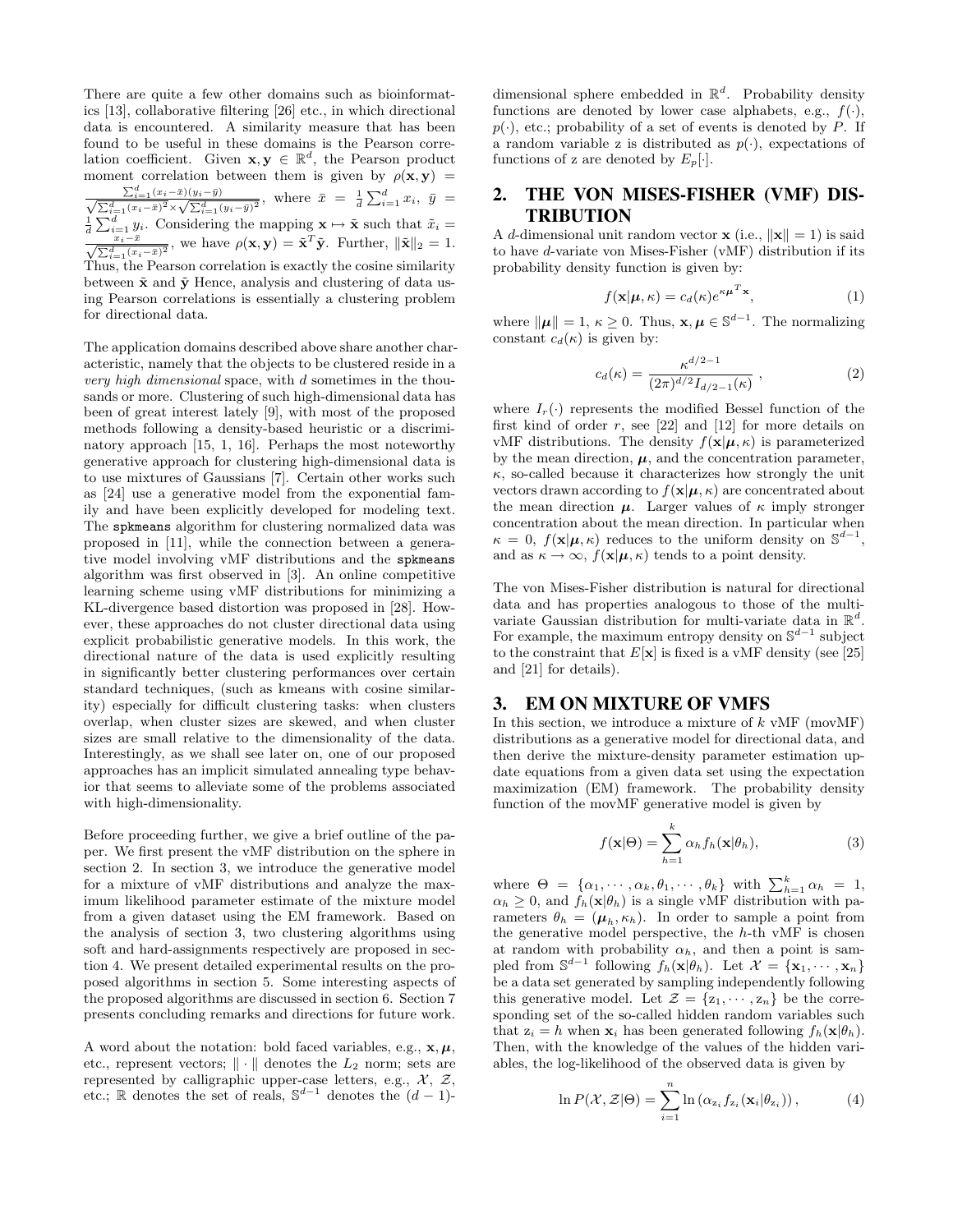from which maximum likelihood parameter estimates can be obtained. However, the values of the hidden variables are not known and so (4) is really a random variable dependent on the distribution of  $Z$ , and will be called the *complete data* log-likelihood. Now, for a given  $(\mathcal{X}, \Theta)$ , it is possible to estimate the most likely conditional distribution of  $\mathcal{Z} | (\mathcal{X}, \Theta)$ , and this forms the E-step of the EM framework. The exact details of how this estimation is done will be deferred for the moment. In fact we will discuss two ways of estimating the hidden variable distributions that lead to significantly different algorithms. For now, we will assume that the distribution  $p(h|\mathbf{x}_i, \Theta) = p(\mathbf{z}_i = h|\mathbf{x} = \mathbf{x}_i, \Theta), \forall h$ , is known for all the data points.

#### **3.1 The M-step: Parameter Estimation**

Suppose the posterior distribution,  $p(h|\mathbf{x}_i, \Theta), \forall h, i$ , of the hidden variables  $\mathcal{Z}|\langle \mathcal{X}, \Theta \rangle$  is known. Unless otherwise specified, henceforth all expectations will be taken over the distribution of the (set of) random variable(s)  $\mathcal{Z} | (\mathcal{X}, \Theta)$ . Now, expectation of the complete data log-likelihood, given by  $(4)$ , over the given distribution p is

$$
E_p[\ln P(\mathcal{X}, \mathcal{Z}|\Theta)] = \sum_{h=1}^k \sum_{i=1}^n (\ln \alpha_h) \ p(h|\mathbf{x}_i, \Theta)
$$

$$
+ \sum_{h=1}^k \sum_{i=1}^n (\ln f_h(\mathbf{x}_i|\theta_h)) \ p(h|\mathbf{x}_i, \Theta). \quad (5)
$$

In the parameter estimation or M-step,  $\Theta$  is re-estimated such that the above expression is maximized. Note that in order to maximize this expression, we can maximize the term containing  $\alpha_h$  and the term containing  $\theta_h$  separately since they have no functional dependencies (note that  $p(h|\mathbf{x}_i, \Theta)$ ) is fixed).

To find the expression for  $\alpha_h$ , we introduce the Lagrangian multiplier  $\lambda$  with the constraint that  $\sum_{h=1}^{k} \alpha_h = 1$ . Taking partial derivatives of the Lagrangian objective function w.r.t. each  $\alpha_h$  and solving, we get

$$
\hat{\alpha}_h = \frac{1}{n} \sum_{i=1}^n p(h|\mathbf{x}_i, \Theta).
$$
 (6)

Next we concentrate on the terms containing  $\theta_h = (\mu_h, \kappa_h)$ under the set of constraints  $\boldsymbol{\mu}_h^T \boldsymbol{\mu}_h = 1, \kappa_h \geq 0, \forall h$ . Then, using Lagrange multipliers  $\lambda_1, \dots, \lambda_k$  corresponding to these constraints<sup>1</sup>, the Lagrangian is given by

$$
L(\{\boldsymbol{\mu}_h, \lambda_h, \kappa_h\}_{h=1}^k) = \sum_{h=1}^k \left[ \sum_{i=1}^n (\ln c_d(\kappa_h)) \ p(h|\mathbf{x}_i, \Theta) + \sum_{i=1}^n \kappa_h \boldsymbol{\mu}_h^T \mathbf{x}_i \ p(h|\mathbf{x}_i, \Theta) + \lambda_h (1 - \boldsymbol{\mu}_h^T \boldsymbol{\mu}_h) \right]. \tag{7}
$$

Taking partial derivatives of (7) with respect to  $\{\boldsymbol{\mu}_h, \lambda_h, \kappa_h\}_{h=1}^k$ and setting them to zero, for  $h = 1, 2, \ldots, k$  we get:

$$
\hat{\boldsymbol{\mu}}_h = \frac{\sum_{i=1}^n \mathbf{x}_i p(h|\mathbf{x}_i, \Theta)}{\|\sum_{i=1}^n \mathbf{x}_i p(h|\mathbf{x}_i, \Theta)\|},
$$
\n(8)

$$
A_d(\hat{\kappa}_h) = \frac{\|\sum_{i=1}^n \mathbf{x}_i p(h|\mathbf{x}_i, \Theta)\|}{\sum_{i=1}^n p(h|\mathbf{x}_i, \Theta)}.
$$
 (9)

<sup>1</sup> analysis using the KKT conditions is skipped for brevity.  $\kappa_h \geq 0$  is accounted for by taking positive square roots. The final estimates come out to be the same [2].

where  $A_d(\kappa) = \frac{I_{d/2}(\kappa)}{I_{d/2}(\kappa)}$  $\frac{I_{d/2}^{(k)}(k)}{I_{d/2-1}(k)}$ . A closed form solution of (9) is not possible and one can use numerical techniques to solve for  $\hat{\kappa}_h$ . A reasonable approximation to the solution is obtained by setting

$$
\hat{\kappa}_h = \frac{\bar{\mathbf{r}}_h d - \bar{\mathbf{r}}_h^3}{1 - \bar{\mathbf{r}}_h^2},\tag{10}
$$

where  $\bar{\mathbf{r}}_h = A_d(\hat{\kappa}_h)$  [2].

#### **3.2 The E-step: Distribution estimation**

From the standard setting of the EM algorithm [8, 5], (6), (8), and (9) give the update equations for the parameters involved. Given this set of parameters, in this section we outline two schemes for updating the distributions of  $\mathcal{Z}(\mathcal{X}, \Theta)$ so that the likelihood of the data is maximized.

The first update scheme exactly follows the soft-assignment scheme for learning mixture models using EM. From the standard EM framework, the distribution of the hidden variables [23] is given by:

$$
p(h|\mathbf{x}_i, \Theta) = \frac{\alpha_h f_h(\mathbf{x}_i|\Theta)}{\sum_{l=1}^k \alpha_l f_l(\mathbf{x}_i|\Theta)}.
$$
 (11)

Our second update scheme is based on the widely used hardassignment heuristic for unsupervised learning. In this case, the distribution of the hidden variables is given by

$$
q(h|\mathbf{x}_i, \Theta) = \begin{cases} 1, & \text{if } h = \underset{h'}{\text{argmax}} \ p(h'|\mathbf{x}_i, \Theta), \\ 0, & \text{otherwise.} \end{cases}
$$
(12)

Though soft-assignments are theoretically very well motivated [5, 23], hard-assignments have not received much theoretical attention (though some discussion can be found in [20]). In the rest of this section, we formally study the connection between soft and hard-assignments in the EM framework. Note that this analysis is applicable to general mixture model learning in the EM framework.

At first, following the arguments in [23], we introduce the function  $F(\tilde{p}, \Theta)$  given by

$$
F(\tilde{p}, \Theta) = E_{\tilde{p}}[\ln P(\mathcal{X}, \mathcal{Z}|\Theta)] + H(\tilde{p}).
$$
 (13)

where  $\tilde{p}$  is some distribution of  $\mathcal{Z}(\mathcal{X}, \Theta)$ . From a maximumlikelihood perspective, the primary objective function that we want to maximize to get the correct mixture model is the *incomplete data log-likelihood* ln  $P(X|\Theta)$ . Now, one interesting property of the function  $F$  is that it lower bounds ln  $P(X|\Theta)$  over choices of  $\tilde{p}$ . Hence, it makes sense to try to maximize F with respect to  $\tilde{p}$ . For a given  $\Theta$ , the  $\tilde{p}$  that maximizes  $F(\cdot, \Theta)$  is given by (11) [23]. The corresponding optimal value of the function is given by

$$
F(p, \Theta) = E_p[\ln P(\mathcal{X}, \mathcal{Z}|\Theta)] + H(p)
$$
  
=  $E_p[\ln P(\mathcal{X}, \mathcal{Z}|\Theta)] - E_p[\ln P(\mathcal{Z}|(\mathcal{X}, \Theta))]$   
=  $E_p\left[\ln \left(\frac{P(\mathcal{X}, \mathcal{Z}|\Theta)}{P(\mathcal{Z}|(\mathcal{X}, \Theta))}\right)\right] = E_p[\ln P(\mathcal{X}|\Theta)]$   
=  $\ln P(\mathcal{X}|\Theta),$  (14)

the incomplete data log-likelihood. Further, one can easily see that for a given  $\tilde{p}$ , the  $\Theta$  that optimizes  $F(\tilde{p}, \cdot)$  is the the same as the one that optimizes the expectation of the complete data log-likelihood in (5). Hence, the M-step is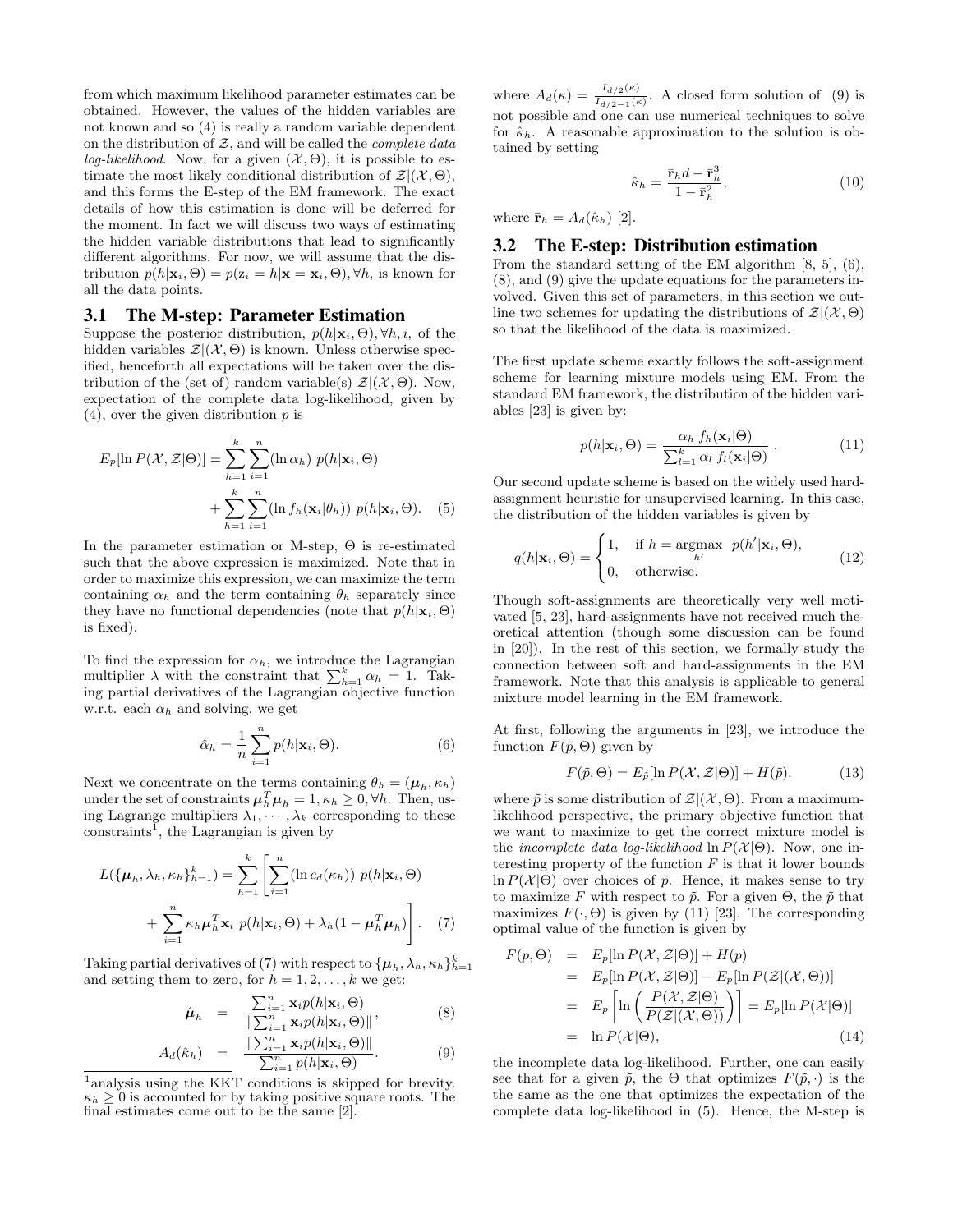equivalent to optimizing F with respect to  $\Theta$  for a given  $\tilde{p}$ . It follows [5, 23], that the incomplete data log-likelihood,  $\ln p(\mathcal{X}|\Theta)$ , is non-decreasing at each iteration of the alternate maximization of the function F in terms of  $\Theta$  and  $\tilde{p}$ , or equivalently the parameter and the distribution updates given by  $(6)$ ,  $(8)$ ,  $(9)$ , and  $(11)$ . Iteration over this set of updates forms the basis of our algorithm soft-movMF to be discussed in section 4.

In the hard-assignment case, effectively each of the hidden random variables has a distribution that has probability 1 for one of the mixture components, and 0 for all the others. We shall denote this class of distributions by  $H$ . The important question is: is there a way to optimally pick a distribution from  $H$  and then perform a regular M-step, and guarantee, as before, that the incomplete log-likelihood of the data is non-decreasing at each iteration of the update? Unfortunately, this is not possible in general. However, we show that it is possible to reasonably lower bound the incomplete log-likelihood of the data using expectations over  $q \in \mathcal{H}$  as in (12). The distribution  $q \in \mathcal{H}$  is optimal in the sense that it gives the tightest lower bound to the incomplete log-likelihood among all distributions in  $H$ . The lower bound is reasonable in the sense that the expectation over  $q$  is itself lower bounded by  $(5)$ , the expectation of the complete log-likelihood over the distribution  $p$  given by (11). Then, an iterative update scheme analogous to regular EM guarantees that this tight lower bound on the incomplete log-likelihood is non-decreasing at each iteration of the update. The parameter estimation, or, M-step remains practically unchanged, with  $p$  replaced by  $q$  in the update equations  $(6)$ ,  $(8)$ , and  $(9)$ .

Since p given by (11) optimizes F for a given  $\Theta$ , the functional value  $F(\cdot, \Theta)$  is smaller for any other choice of  $\tilde{p}$ . In particular, if  $\tilde{p} = q$  as in (12), we have

$$
F(q, \Theta) \le F(p, \Theta) = \ln P(\mathcal{X}|\Theta). \tag{15}
$$

Now, all distributions in  $H$  have the property that their entropy is 0. In particular,  $H(q) = 0$ . Then, from the definition of the function  $F$ , we have

$$
E_q[\ln P(\mathcal{X}, \mathcal{Z}|\Theta)] \le \ln P(\mathcal{X}|\Theta). \tag{16}
$$

So, the expectation over  $q$  actually lower bounds the likelihood of the data. Using the definitions of  $p$  and  $q$ , one can easily prove [2] that  $E_p[\ln P(\mathcal{Z}|(\mathcal{X}, \Theta))] \leq E_q[\ln P(\mathcal{Z}|(\mathcal{X}, \Theta))].$ Now, adding the incomplete data log-likelihood  $\ln P(X|\Theta)$ to both sides of this inequality, we have

$$
E_p[\ln P(\mathcal{X}, \mathcal{Z}|\Theta)] \le E_q[\ln P(\mathcal{X}, \mathcal{Z}|\Theta)].
$$
 (17)

Combining (16) and (17), we get

$$
E_p[\ln P(\mathcal{X}, \mathcal{Z}|\Theta)] \le E_q[\ln P(\mathcal{X}, \mathcal{Z}|\Theta)] \le \ln P(\mathcal{X}|\Theta). \quad (18)
$$

Thus, the expectation over  $q$  lies in between the incomplete data likelihood and the expectation of the complete data likelihood over p and hence is a reasonable lower bound to the incomplete data likelihood value.

Finally, we show that our choice of the distribution  $q$  is optimal in the sense that the expectation over  $q$  gives the tightest lower bound among all distributions in  $H$ . Let  $\tilde{q}$  be any other distribution in the subset so that  $\tilde{q}(h_i|\mathbf{x}_i,\Theta) = 1$ . Let  $h_i^* =$ 

 $\arg \max_{i} p(h|\mathbf{x}_i, \Theta)$ . Hence,  $p(h_i^*|\mathbf{x}_i, \Theta) \geq p(h_i|\mathbf{x}_i, \Theta), \forall i$ . h Then,

$$
E_{\tilde{q}}\big[\ln P(\mathcal{X},\mathcal{Z}|\Theta)\big]
$$

$$
= \sum_{i=1}^{N} \sum_{h=1}^{k} \tilde{q}(h|\mathbf{x}_i, \Theta) \ln p(h|\mathbf{x}_i, \Theta) = \sum_{i=1}^{N} \ln p(h_i|\mathbf{x}_i, \Theta)
$$
  

$$
\leq \sum_{i=1}^{N} \ln p(h_i^*|\mathbf{x}_i, \Theta) = \sum_{i=1}^{N} \sum_{h=1}^{k} q(h|\mathbf{x}_i, \Theta) \ln p(h|\mathbf{x}_i, \Theta)
$$
  

$$
= E_q[\ln P(\mathcal{X}, \mathcal{Z}|\Theta)].
$$

Hence, the choice of  $q$  as in (12) is optimal. This analysis forms the basis of our algorithm hard-movMF to be discussed in section 4.

# **4. ALGORITHMS**

In this section, we propose two algorithms for clustering directional data based on the development of the previous section. The two algorithms are based on soft and hardassignment schemes and are respectively called soft-movMF and hard-movMF. The soft-movMF algorithm, presented in Algorithm 1 estimates the parameters of the mixture model exactly following the derivations in section 3 using EM. Hence, it assigns soft (or probabilistic) labels to each point that are given by the posterior probabilities of the components of the mixture conditioned on the point. On termination, the algorithm gives the parameters  $\Theta = {\alpha_h, \mu_h, \kappa_h}_{h=1}^k$ of the k vMF distributions that model the data set  $\mathcal{X},$ as well as the soft-clustering, i.e., the posterior probabilities  $p(h|\mathbf{x}_i, \Theta)$ ,  $\forall h, i$ . Appropriate convergence criteria determine when the algorithm should terminate.

#### Algorithm 1 soft-movMF

**Input:** Set  $\mathcal{X}$  of data points on  $\mathbb{S}^{d-1}$ **Output:** A soft clustering of  $\mathcal{X}$  over a mixture of k vMF distributions Initialize all  $\alpha_h, \mu_h, \kappa_h, h = 1, \cdots, k$ repeat {The E (Expectation) step of EM} for  $i = 1$  to n do for  $h = 1$  to  $k$  do  $f_h(\mathbf{x}_i|\theta_h) \leftarrow c_d(\kappa_h)e^{\kappa_h\boldsymbol{\mu}_h^T\mathbf{x}_i}$  $p(h|\mathbf{x}_i, \Theta) \leftarrow \frac{\alpha_h f_h(\mathbf{x}_i|\theta_h)}{\sum_{k=0}^{k} f_k(\mathbf{x}_i|\theta_h)}$  $\sum_{l=1}^k \alpha_l f_l(\mathbf{x}_i | \theta_l)$ end for end for {The M (Maximization) step of EM} for  $h = 1$  to  $k$  do  $\alpha_h \leftarrow \frac{1}{n}$ n  $\sum_{n=1}^{\infty}$  $\sum_{i=1}^{\infty} p(h|\mathbf{x}_i, \Theta)$  $\boldsymbol{\mu}_h \leftarrow$  $\sum_{i=1}^n \mathbf{x}_i p(h|\mathbf{x}_i, \Theta)$  $\|\sum_{i=1}^n \mathbf{x}_i p(h|\mathbf{x}_i, \Theta)\|$  $\kappa_h \leftarrow A_d^{-1}$  $\left( \frac{\left\| \sum_{i=1}^{n} \mathbf{x}_{i} p(h|\mathbf{x}_{i}, \Theta) \right\|}{\sum_{i=1}^{n} p(h|\mathbf{x}_{i}, \Theta)} \right)$ end for until convergence

The hard-movMF algorithm estimates the parameters of the mixture model by a hard assignment, based on a derived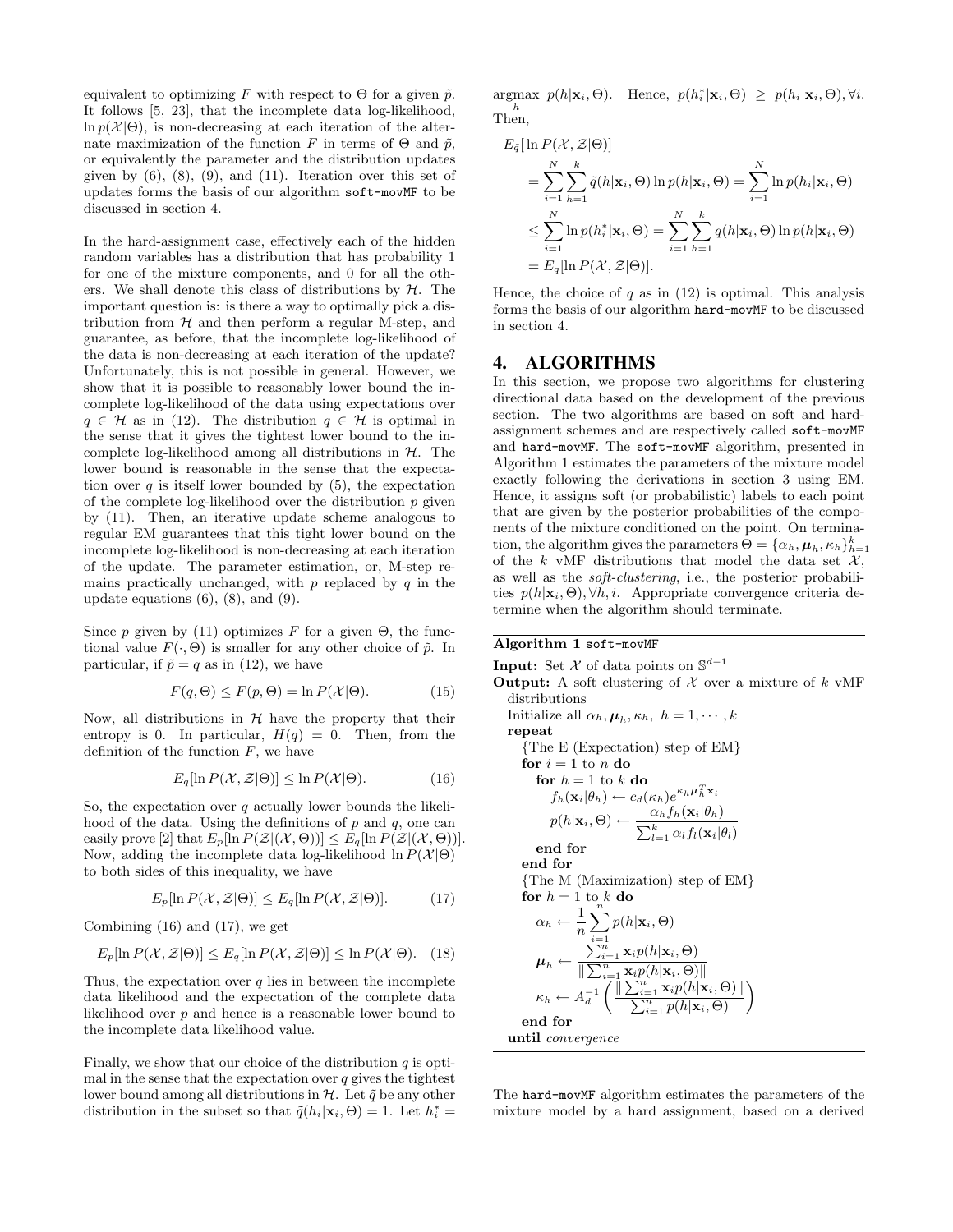posterior distribution given by (12). The algorithm is obtained from Algorithm 1 by replacing all the posteriors  $p$  by the hardened posteriors  $q$  as in (12). Thus, after the hard assignments in every iteration, each point belongs to a single cluster. As before, the updates of the component parameters are done using the posteriors of the components given the points. The only difference in this case is that the posterior probabilities can take values only in {0, 1}. On termination, the algorithm gives the parameters  $\Theta = {\alpha_h, \mu_h, \kappa_h}_{h=1}^k$ of the k vMFs that model the data set  $\mathcal X$  under the hard assignment setup, and the hard-clustering, i.e., a disjoint kpartitioning of  $X$  based on the conditional posteriors q on the component vMF distributions.

## **4.1 Revisiting Spherical Kmeans**

We briefly revisit the spkmeans algorithm [11], that has been shown to perform well on real life text clustering tasks [11, 3], in the light of the developments of sections 3 and 4. First, we present the spkmeans procedure in Algorithm 2. The main observation is that the spkmeans algorithm can be looked upon as a special case of the soft-movMF as well as the hard-movMF algorithms under certain restrictive assumptions on the generative model. To be more precise, say we assume that the generative model of the mixture of vMFs is such that the priors of all the components are the same, i.e.,  $\alpha_h = 1/k, \forall h$ . In order to get spkmeans as a reduction from soft-movMF, we further assume that all the components have (equal) infinite concentration parameters, i.e.,  $\kappa_h = \kappa \to \infty$ ,  $\forall h$ . With these assumptions, the E-step reduces to assigning a point to its nearest cluster where nearness is computed as a cosine similarity between the point and the cluster representative. Thus, a point  $x_i$  will be assigned to cluster  $h^* = \arg \max_{\mathbf{x}_i} \mathbf{x}_i^T \boldsymbol{\mu}_h$ , since h

$$
p(h^*|\mathbf{x}_i, \Theta) = \lim_{\kappa \to \infty} \frac{e^{\kappa \ \mathbf{x}_i^T \boldsymbol{\mu}_h *}}{\sum_{h=1}^k e^{\kappa \ \mathbf{x}_i^T \boldsymbol{\mu}_h}} \to 1 \tag{19}
$$

and  $p(h|\mathbf{x}_i, \Theta) \to 0, \forall h \neq h^*$ .

To show that spkmeans can also be seen as a special case of the hard-movMF algorithm, in addition to assuming the priors of the components to be equal, we further assume that the concentration parameters of all the components are equal, i.e.,  $\kappa_h = \kappa, \forall h$ . Then, hard-movMF reduces to spkmeans. With these assumptions on the model, the estimation of the common concentration parameter becomes unessential since the hard assignment will depend only on the value of the cosine similarity  $x_i^T \mu_h$ . Given a set of values for  $\{\boldsymbol{\mu}_h\}_{h=1}^k$ , define  $\mathcal{X}_h = {\mathbf{x} : \mathbf{x} \in \mathcal{X}, h = \operatorname{argmax}_{h'} \mathbf{x}^T \boldsymbol{\mu}_{h'}\}.$ It is easy to see that  $\{\mathcal{X}_h\}_{h=1}^k$  forms a disjoint k-partitioning of X. For a given set of values for  $\{\boldsymbol{\mu}_h, \kappa_h\}_{h=1}^k$ , we can rewrite the hard-movMF algorithm using a similar notation of set partitions,  $\mathcal{X}_h = {\mathbf{x} : \mathbf{x} \in \mathcal{X}, h = \text{argmax}_{h'} \ \kappa_{h'} \mathbf{x}^T \boldsymbol{\mu}_{h'}}.$ 

In addition to the above three algorithms, we report experimental results on another algorithm fskmeans [3] that belongs to the same class in the sense that, like spkmeans, it can be derived from the mixture of vMF models with some restrictive assumptions. In fskmeans, the centroids of the mixture components are estimated as in hard-movMF. The dispersion,  $1/\kappa$ , of a component is set to be inversely proportional to the number of points in the cluster corresponding to that component in order to simulate a frequency sensitive

#### Algorithm 2 spkmeans

**Input:** Set  $\mathcal{X}$  of data points on  $\mathbb{S}^{d-1}$ **Output:** A disjoint k-partitioning  $\{\mathcal{X}_h\}_{h=1}^k$  of  $\mathcal{X}$ Initialize  $\mu_h$ ,  $h = 1, \dots, k$ repeat {The E (Expectation) step of EM} Set  $\mathcal{X}_h \leftarrow \phi, h = 1, \cdots, k$ for  $i = 1$  to  $n$  do  $\mathcal{X}_h \leftarrow \mathcal{X}_h \cup \{\mathbf{x}_i\}$  where  $h = \underset{h'}{\operatorname{argmax}} \ \mathbf{x}_i^T \boldsymbol{\mu}_{h'}$ end for {The M (Maximization) step of EM} for  $h = 1$  to  $k$  do  $\boldsymbol{\mu}_h \leftarrow$  $\sum_{\mathbf{x} \in \mathcal{X}_h}^n \mathbf{x}$  $\|\sum_{\mathbf{x} \in \mathcal{X}_h} \mathbf{x}\|$ end for until convergence

competitive learning that implicitly prevents the formation of null clusters, a well-known problem in regular kmeans [4].

## **5. EXPERIMENTAL RESULTS**

In this section we briefly describe the datasets and experimental methodology used. Then, we discuss the performance of the four algorithms under consideration on the various datasets.

# **5.1 Datasets**

We present results on two standard text datasets: 20 Newsgroups<sup>2</sup>, and Yahoo News<sup>3</sup>, and a dataset of Yeast geneexpression levels.

The 20 Newsgroups dataset is a collection of 19997 documents from 20 different Usenet newsgroups with (approximately) equal number of documents from each group. We present results on several subsets of this dataset. The full dataset will be called news20. A smaller version small-news20 was created with 100 randomly chosen documents from each of the 20 newsgroups. Various subsets of these two datasets were studied to understand the impact of dataset properties on the relative performance of the algorithms. news-diff3 is a subset consisting of 3 very different newsgroups (alt.atheism, rec.sport.baseball, sci.space) with 1000 documents per cluster, and small-news-diff3 consists of the same 3 newsgroups with 100 documents per cluster. news-sim3 is a subset consisting of 3 very similar newsgroups (comp.graphics, comp.os.ms-windows, comp.windows.x) with 1000 documents per cluster, and small-news-sim3 consists of the same 3 newsgroups with 100 documents per cluster.

The Yahoo News (K-series) dataset is a collection of 2340 Yahoo news articles from 20 different categories. We used the full yahoo dataset for experimentation. The underlying clusters in this dataset are highly skewed in terms of the number of documents per clusters, with sizes ranging from 9 to 494.

The Rosetta Inpharmatics Yeast gene-expression dataset [14] is a collection of gene-expression vectors constructed using

<sup>2</sup>http://www.ai.mit.edu/people/jrennie/20 newsgroups

<sup>3</sup> ftp://ftp.cs.umn.edu/users/boley/PDDPdata/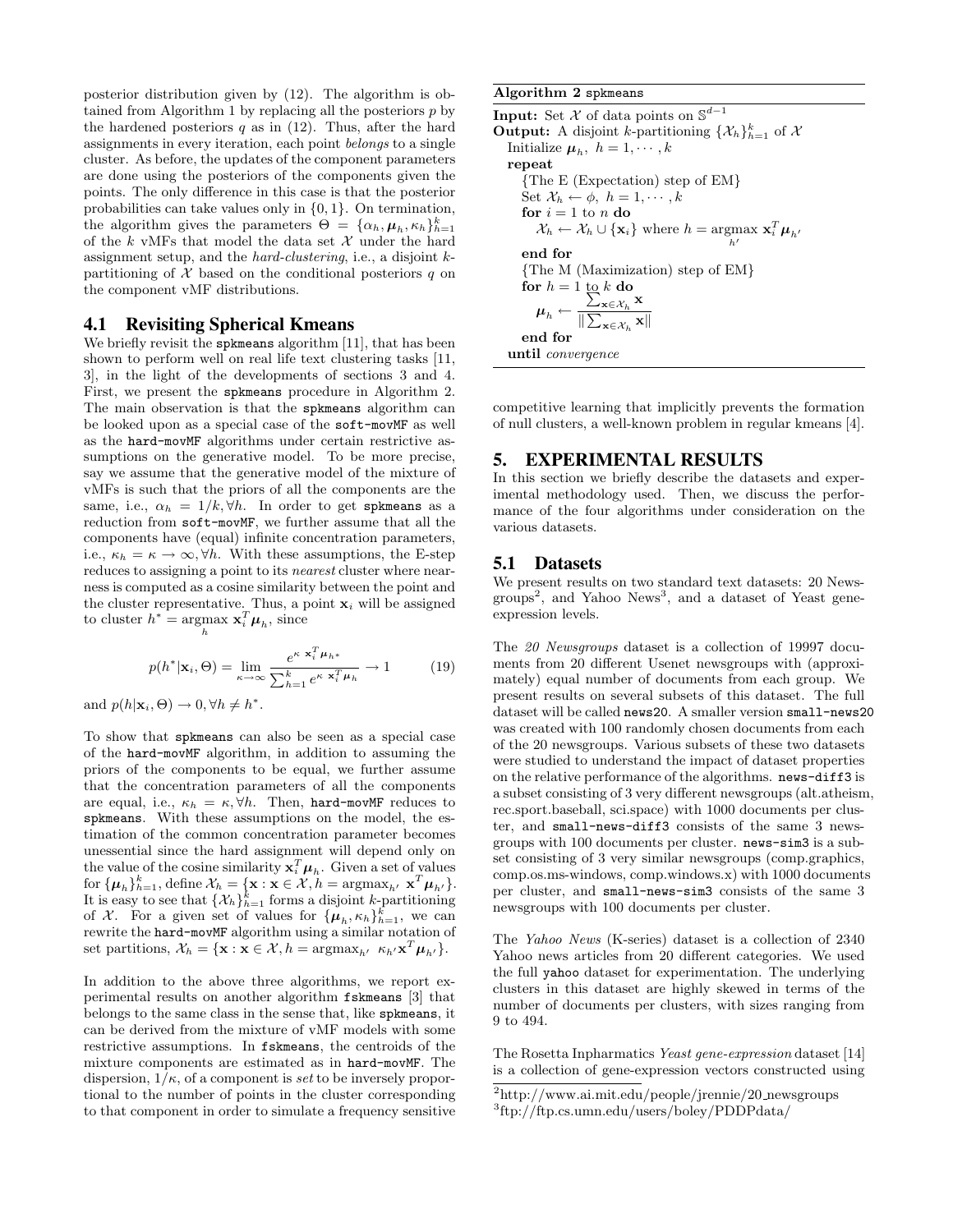DNA microarray experiments on the Yeast genes. The original dataset consists of 300 experiments measuring expression of several yeast genes. We used a subset of 996 genes (with known phylogenetic profiles) for our experiments.

# **5.2 Methodology**

Performance of the four algorithms discussed in section4 on all the text datasets have been analyzed using mutual information (MI) between the cluster and class labels. The MI gives the amount of statistical similarity between the cluster and class labels  $[6]$ . If X is a random variable for the cluster assignments and  $Y$  is a random variable for the preexisting labels on the same data, then their MI is given by  $I(X;Y) = E[\ln \frac{p(X,Y)}{p(X)p(Y)}]$  where the expectation is computed on the joint distribution of  $(X, Y)$  estimated from a particular clustering of the dataset under consideration. All results reported are averaged over 10 runs and all algorithms were started with the same random initialization. Since the the standard deviations of MI were reasonably small for all algorithms, to reduce clutter, error bars have not been shown in the plots. Also note that for the gene-expression datasets, since class labels are unavailable, the average cosine similarity between each data-point and its cluster representative is used to evaluate the performance of the algorithms.



Figure 1: Clustering results on small-news20

#### **5.3 Results on 20 Newsgroups**

In this section, we briefly discuss the performance of the algorithms on the 20 Newsgroups datasets. All the algorithms performed similarly for the news20 dataset achieving a MI of approximately 1.5 at the correct number of clusters. Experiments with artificial directional data revealed the empirical fact that if the clusters have almost equal priors, have sufficiently large number of data points per cluster, and several of them are reasonably separated the algorithms perform similarly, since the clustering problem is rather simple. On the other hand, if one or more of these conditions are violated, they give quite different clusterings according to their respective biases. Lesion experiments with the various subsets of news20 are performed to study these biases in detail. For example, even though the small-news20 dataset is just a sampled version of the news20 dataset, significant performance differences are observed as shown in Figure 1. The number of documents per cluster being small, spkmeans and fskmeans do not perform that well, even for the true number of clusters, since for a small number of points, they become more susceptible to getting trapped in bad local minima of their respective objective functions. On the other hand, soft-movMF performs significantly better than all the other algorithms over the entire range, while hard-movMF gives satisfactory MI values till the true number of clusters after which it falls sharply.



Figure 2: Clustering results on news20-diff3

|           | spkmeans |     |     | soft-movMF |     |     |
|-----------|----------|-----|-----|------------|-----|-----|
|           |          |     |     |            |     |     |
| Class I   | 815      |     | 184 | 957        |     | 38  |
| Class II  | 21       | 972 |     | 14         | 981 | 5   |
| Class III | 58       | 13  | 929 | דר         |     | 962 |

Table 1: Confusion matrix for news20-diff3

Next, the effect of small number of points per cluster in high-dimensions is studied more closely using the two variants of the news20-diff3 dataset. The basic news20-diff3 dataset is an easy dataset to cluster since it has equal priors, reasonably separate clusters and sufficient number of documents per cluster. However, as we shall shortly see, when the smaller version, small-news20-diff, of this simple dataset is used, the performance of the algorithms change by significant amounts. The results on news20-diff3 are shown in Figure 2. The performance of all the algorithms are comparable, though the vMF based algorithms give higher values of MI consistently over the entire range of the number of clusters we experimented with. Further, at the correct number of clusters  $k = 3$ , the vMF-based algorithms perform significantly better. We demonstrate this more clearly by presenting confusion matrices generated by spkmeans and soft-movMF for  $k = 3$  in Table 1. Among the two vMF based algorithms, soft-movMF performs consistently better than hard-movMF over the entire range.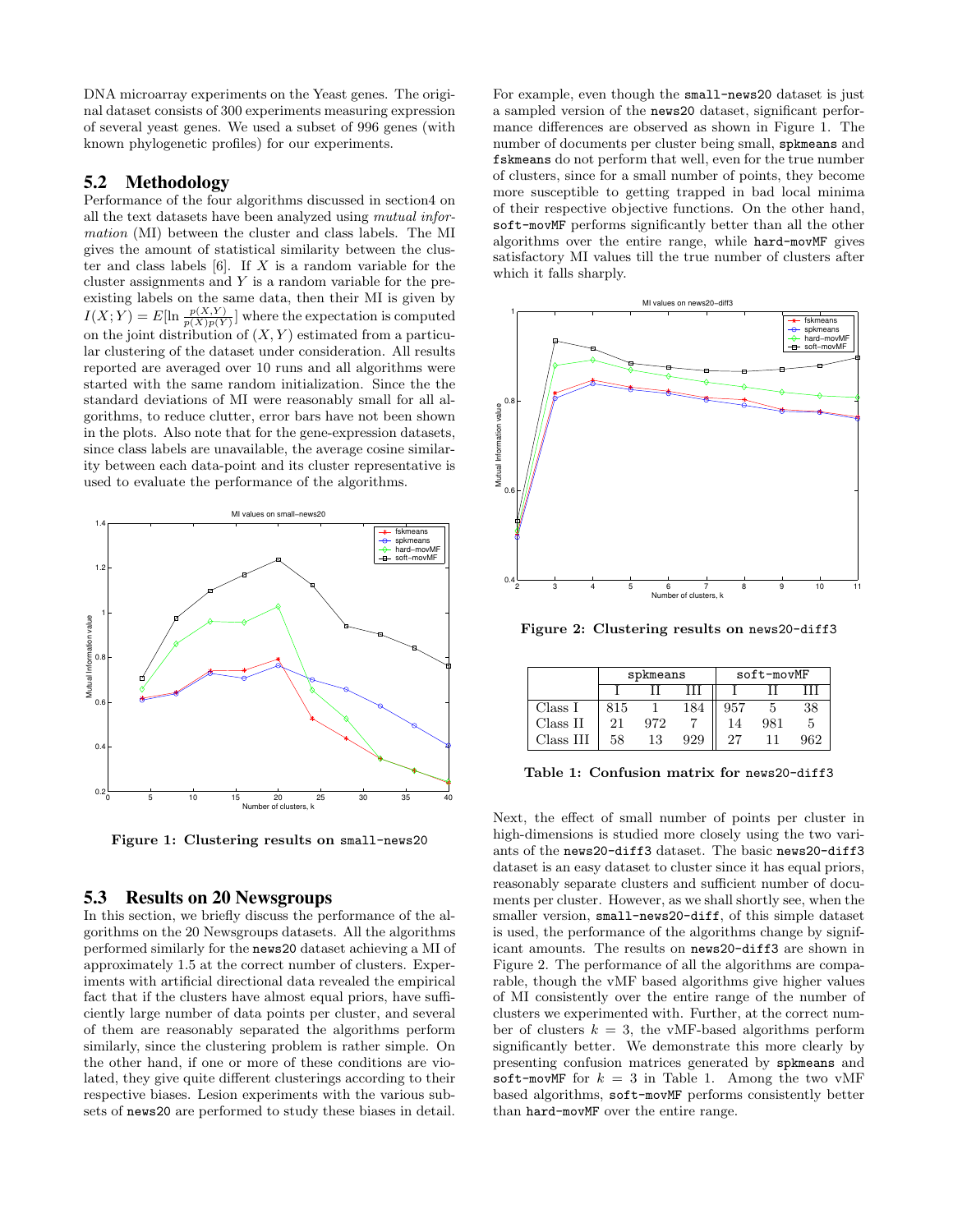

Figure 3: Clustering results on small-news20-diff3

|           | spkmeans |    |    | soft-movMF |    |    |
|-----------|----------|----|----|------------|----|----|
|           |          |    |    |            |    |    |
| Class I   | -31      | 28 |    | 94         |    |    |
| Class II  | 26       | 53 | 13 |            | 80 | 19 |
| Class III |          | 21 | 51 |            | 18 | 82 |

Table 2: Confusion matrix for small-news20-diff3

Results on the small-news20-diff3 dataset are presented in Figure 3. We note that the vMF-based algorithms perform significantly better than fskmeans and spkmeans, which show a rather poor performance since the number of data points per cluster is relatively small compared to the dimensionality of the data. In fact, for such high-dimensional data with sparse representation, such as text documents, a few points chosen at random have a high probability of being orthogonal to each other, so that a kmeans-based iterative update scheme may get stuck at a local minimum at the very point it is initialized (see [10]). As a result, kmeansbased algorithms suffer in high-dimensions, especially when the number of data points available is small. This explains the performance of fskmeans and spkmeans. Among the vMF-based algorithms, soft-movMF performs significantly better than hard-movMF over the entire range. This can be attributed to a very interesting implicit simulated annealing type behavior that soft-movMF demonstrates. This behavior will be discussed in some detail in section 6. Typical confusion matrices generated by spkmeans and soft-movMF for the correct number of clusters are presented in Table 2.

|           | spkmeans |     |     | soft-movMF |      |     |
|-----------|----------|-----|-----|------------|------|-----|
|           |          |     |     |            |      |     |
| Class I   | 618      | 100 | 282 | 644        | -120 | 236 |
| Class II  | 88       | 629 | 283 | 120        | 766  | 114 |
| Class III | 225      | 225 | 550 | 55         | 122  | 823 |

Table 3: Confusion matrix for news20-sim3

The next two datasets help us study the effect of high-



Figure 4: Clustering results on news20-sim3

dimensional overlapping clusters on the performance of the algorithms. Results on the news20-sim3 data are presented in Figure 4. Though each of the clusters has sufficient number of points, this is a rather difficult dataset to cluster because the 3 newsgroups are on very similar topics. Since there are enough points to work with, fskmeans and spkmeans attain reasonable performance all along, but suffer a little due to the cluster overlaps. Again, the vMF-based algorithms consistently perform better than the kmeansbased algorithms. Among the two vMF-based algorithms, soft-movMF seems to achieve higher values of MI, though the differences are not always significant. Representative confusion matrices generated by spkmeans and soft-movMF are presented in Table 3.



Figure 5: Clustering results on small-news20-sim3

The small-news20-sim3 dataset is perhaps the most difficult dataset to cluster among the news20 subsets that we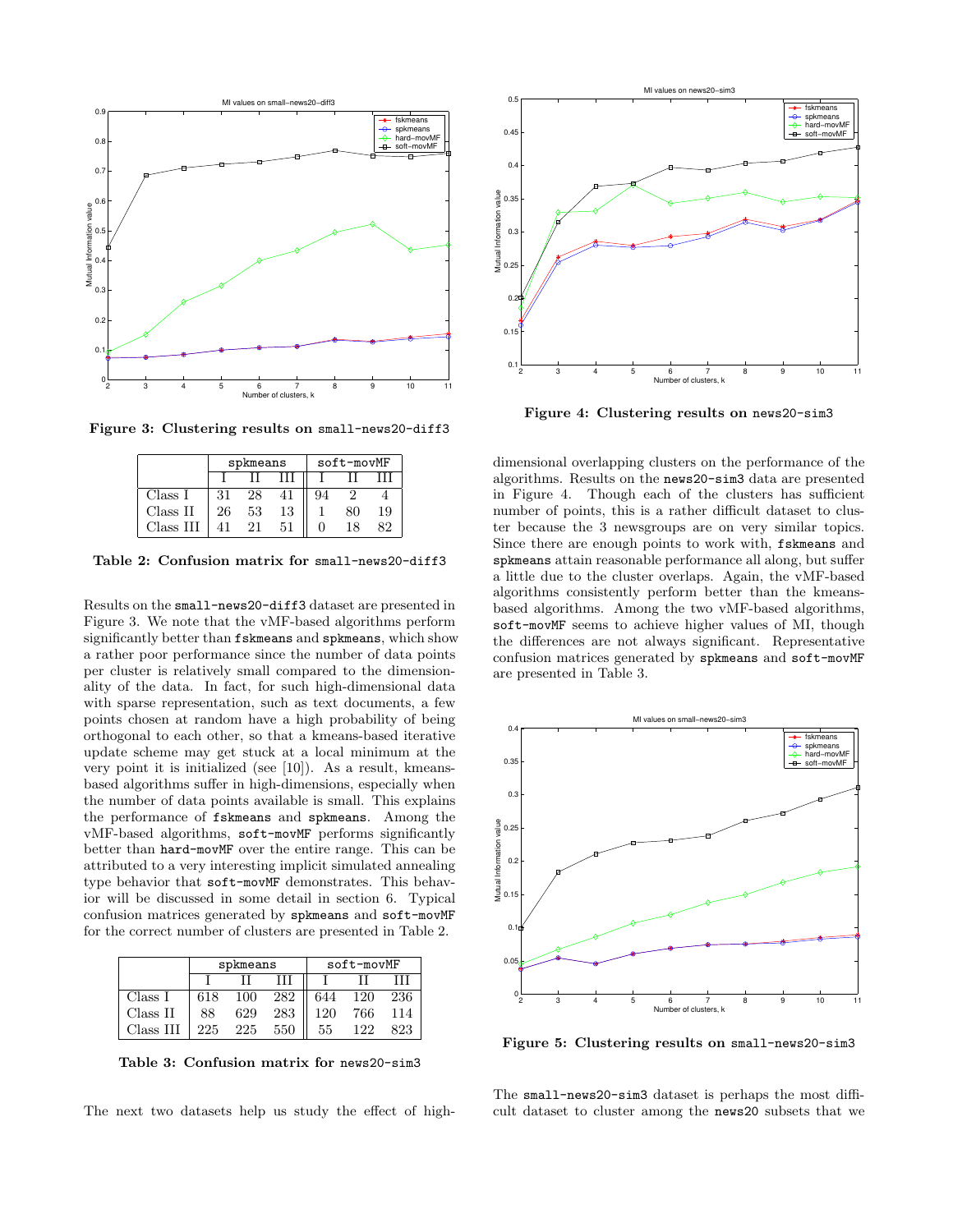|           | spkmeans |    |    | soft-movMF |    |    |
|-----------|----------|----|----|------------|----|----|
|           |          |    |    |            |    |    |
| Class 1   | 43       | 28 | 29 | -82        |    |    |
| Class II  | 33       | 38 | 29 |            | 21 | 27 |
| Class III | 34       | 31 | 35 | 16         | 32 | 65 |

Table 4: Confusion matrix for small-news20-sim3

consider. It has overlapping clusters with a relatively small number of points per cluster. As expected, fskmeans and spkmeans do poorly on this dataset. The vMF-based algorithms perform significantly better as before. Again, soft-movMF achieves much higher values of MI over the entire range of cluster values over which experiments were performed. Typical confusion matrices are presented in Table 4.



Figure 6: Clustering results on yahoo

# **5.4 Results on Yahoo News**

The Yahoo News dataset is a difficult dataset for clustering in the sense that in addition to having some amount of overlap in the clusters and insufficient points per cluster, the clusters are highly skewed in terms of the number of points per cluster. We present results for the different algorithms in Figure 6. Over the entire range, soft-movMF consistently performs better than the other algorithms. Even at the correct number of clusters  $k = 20$ , it performs significantly better than the other algorithms. fskmeans and spkmeans have a very similar behavior till a moderate number of clusters. For higher numbers of clusters, spkmeans generates empty clusters because of which its MI does not increase as fast as fskmeans that has an explicit mechanism for preventing null clusters. The performance of hard-movMF is interesting; its MI values are comparable and at times worse than those of fskmeans and spkmeans. Though it seems to perform marginally better at the correct number of clusters, the improvement is not statistically significant. As seen earlier, hard-moVMF performed significantly better than the kmeansbased algorithms on the other datasets that we discussed. In fact, similar behavior is observed on all other datasets we experimented with [2]. The skewness of yahoo in terms of cluster sizes can be a possible reason for its bad performance



Figure 7: Clustering results on Yeast geneexpression data

on this dataset, but experiments on other skewed datasets [2] do not explain this behavior.

#### **5.5 Results on Yeast Gene-expression**

Results on the Yeast gene-expression dataset are presented in Figure 7. As can be clearly seen, for a rather different clustering domain with a different performance measure, the vMF-based algorithms perform significantly better than the kmeans-based algorithms. Among the vMF-based algorithms, the performance of hard-movMF is marginally better than soft-movMF, but the differences are not significant. It is interesting to note that the vMF-based algorithms, while trying to maximize rather different objective functions, actually perform significantly better than spkmeans in terms of the average cosine similarity, even though the latter is the objective function that spkmeans explicitly tries to maximize.

### **6. DISCUSSION**

The mixture of vMF distributions gives a parametric modelbased generalization of the widely used cosine similarity measure. As discussed in section 4.1, the spherical kmeans algorithm that uses cosine similarity arises as a special case of the EM on mixture of vMFs when, among other things, the dispersion  $\kappa$  of all the distributions is held constant. From a different perspective, we argue that if a particular dataset has been sampled following a vMF distribution with a given  $\kappa$ , say  $\kappa = 1$ , the *natural* similarity between any pair of data points in that set is given by the cosine similarity. More precisely, if data-points are represented in a featurespace with orthonormal basis, the Fisher-Information matrix is identity, and hence, the Fisher kernel similarity [18] is given by

$$
K(\mathbf{x}_i, \mathbf{x}_j) = (\nabla_{\mu} \ln f(\mathbf{x}_i | \mu))^T (\nabla_{\mu} \ln f(\mathbf{x}_j | \mu))
$$
 (see (1))  
=  $(\nabla_{\mu} (\mu^T \mathbf{x}_i))^T (\nabla_{\mu} (\mu^T \mathbf{x}_j)) = \mathbf{x}_i^T \mathbf{x}_j$ ,

which is exactly the cosine similarity. In other words, whenever cosine similarity is used in a particular application (not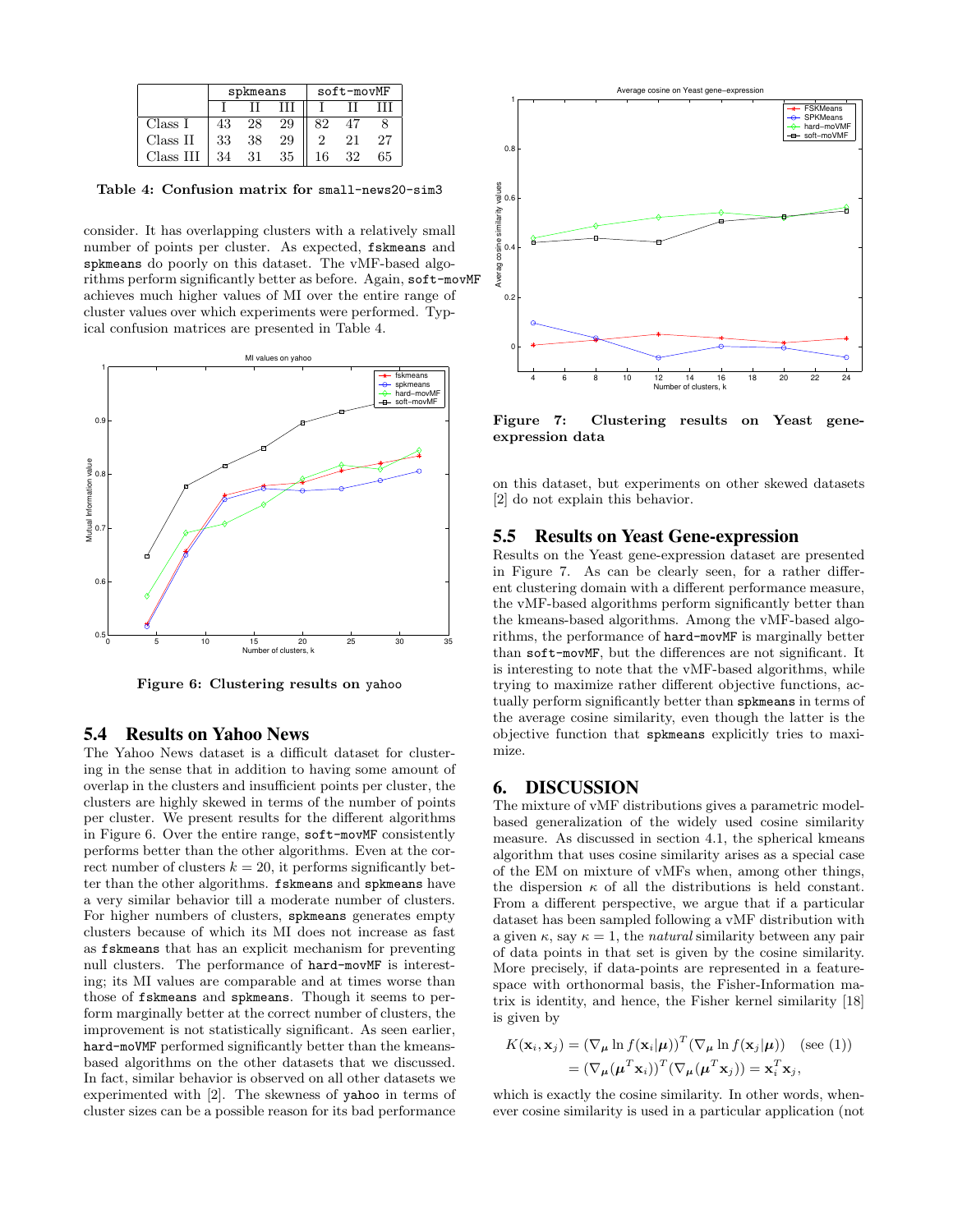necessarily clustering), the implicit assumption one makes is that the data has been drawn from a vMF distribution.

In terms of performance, the magnitude of improvement shown by the soft-movMF algorithm for the difficult clustering tasks was surprising, especially since for low-dimensional non-directional data, the improvements using a soft-assignment based kmeans over the standard hard-assignment based versions are oftentimes quite minimal. In particular, we were curious regarding a couple of issues: (i) why is soft-movMF performing substantially better than hard-movMF, even though the final probability values obtained by soft-movMF are actually very close to 0 and 1; and (ii) why is soft-movMF, which needs to estimate more parameters, doing better even when there are insufficient number of points relative to the dimensionality of the space, e.g., all the small- datasets.

It turns out that both these issues can be understood by taking a closer look at how the soft-movMF converges. In all our experiments, we initialized  $\kappa$  to 10, and initial centroids to small random perturbations of the global centroid. Hence, for soft-movMF, the initial posterior membership distributions of the data points are almost uniform and the entropy  $H(p)$  of the hidden random variables is very high. The change of this entropy over iterations for the news20 subsets is presented in Figure 8. The behavior is similar for all the other datasets. Unlike kmeans-based algorithms where most of the relocation happens in the first two or three iterations with only minor adjustments later on, in soft-movMF the data points are noncommittal in the first few iterations, and the entropy remains very high (the maximum possible entropy can be  $log_2 3 = 1.585$ . The cluster patterns are discovered only after several iterations, and the entropy drops drastically within a small number of iterations after that. When the algorithm converges, the entropy is practically zero and all points are effectively hard-assigned to their respective clusters. Note that this behavior is strikingly similar to simulated annealing approaches where  $\kappa$  can be considered as the inverse of the temperature parameter. The drastic drop in entropy after a few iterations is the typical critical temperature behavior observed in annealing.

As text data has only non-negative features values, all the data points lie in the first orthant of the d-dimensional hypersphere and hence, is naturally very concentrated. The gene-expression data, though spread all over the hypersphere seemed to have some high concentration regions. In either case, the final  $\kappa$  values on convergence are very high, reflecting the concentration in the data, and implying a low final temperature from the annealing perspective. Then, initializing  $\kappa$  to a low value, or equivalently a high temperature, is a good idea because in that case when soft-movMF is running, the  $\kappa$  values will keep on increasing over successive iterations to get to its final large values, giving the effect of a decreasing temperature in the process, without any explicit simulated annealing strategy. This explains why the soft-movMF algorithm performs so well for difficult clustering tasks in high-dimensions. The hard-movMF algorithm, instead of using the more general vMF model, suffers because of hard-assignments from the very beginning. The fskmeans and spkmeans do not do well for difficult datasets due to their hard assignment scheme as well as their significantly less modeling capabilities.



Figure 8: Variation of Entropy of hidden variables with number of Iterations

# **7. CONCLUSIONS AND FUTURE WORK**

In this paper we have proposed two algorithms for clustering directional data. The algorithms are essentially expectation maximization schemes applied to an appropriate generative model, namely a mixture of von Mises-Fisher distributions. We show that the **spkmeans** algorithm [11], that has been shown to work well for text clustering, is a special case of both the proposed schemes. Another high-dimensional clustering algorithm, fskmeans [3], is also a special case of one of the proposed algorithms. All the algorithms are comprehensively evaluated using several real-life high dimensional datasets with varying degrees of complexity. From the experimental results, it seems that certain high-dimensional datasets, e.g., text, gene-expression etc., after  $L_2$  normalization have properties that match well with the modeling assumptions of the vMF mixture model. Hence, the proposed algorithms form powerful clustering techniques for such datasets.

The vMF distribution that we considered in the proposed techniques, is one of the simplest parametric distributions for directional data. More general models, e.g., the Fisher-Bingham distribution, have added expressive power and may be useful under certain circumstances. However, the parameter estimation problem is significantly more difficult for such models. Also, one needs substantially more data to get reliable estimates of the parameters. Hence these more complex models may not be viable for most problems. Nevertheless, the tradeoff between model complexity (in terms of the number of parameters), and sample complexity needs to be studied in more detail in the context of directional data. We could also adapt a local search strategy such as the one in [10], for incremental EM to yield better local minima for both hard and soft-assignments.

Acknowledgments: This research was supported in part by NSF grant ECS-9900353 and NSF CAREER Award No. ACI-0093404 and Texas Advanced Research Program grant 003658-0431-2001.